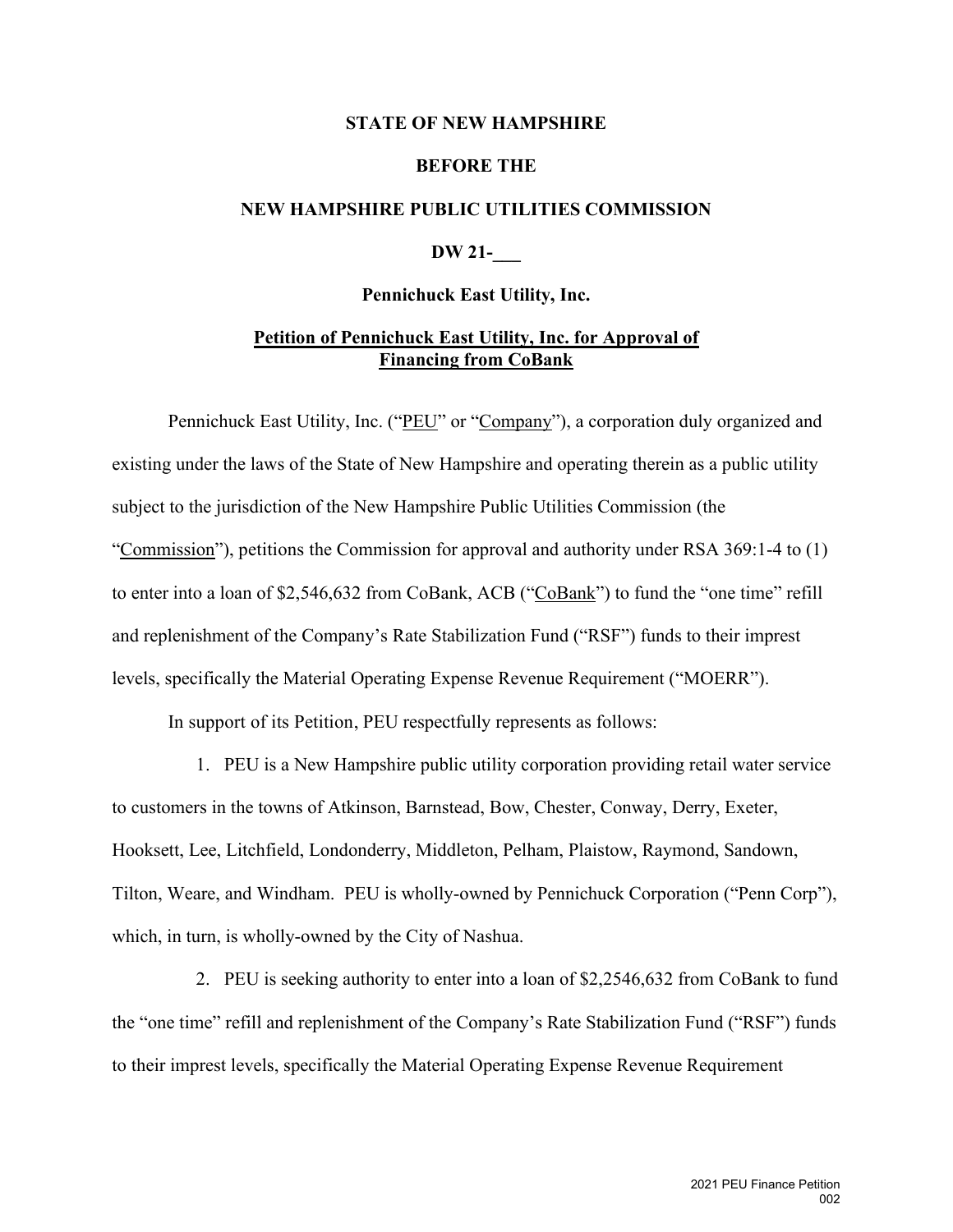("MOERR") in conjunction with the new permanent rates and modified rate structure that the Company seeks approval for in Docket DW 20-156, currently pending before the Commission.

3. PEU's request is discussed in more detail below.

## **CoBank Loan**

4. As is discussed in Mr. Goodhue's testimony, this petition and request is directly tied to the open Docket DW 20-156, which if approved, is intended to insure that this is a "one time" replenishment of the MOERR RSF with a debt issuance because that open docket includes the establishment of a Material Operating Expense Factor (MOEF) as a part of the Company's requested modified rate structure. That element was requested to provide the necessary operating revenues between rate cases to provide for reinforcement of the RSF funds at their near imprest levels, leading up to the next filed full rate case for permanent rate relief.

5. The financing with CoBank is needed as a "one time" funding to provide the needed cash to refill its fully depleted MOERR RSF, along with the reallocation of overcollected funds in the City Bond Fixed Revenue Requirement ("CBFRR") RSF and Debt Service Revenue Requirement ("DSRR") RSF accounts.

6. During the process of deliberations in the permanent rate case for the Company in Docket No. DW 20-156, the Company considered alternatives that might be available to provide for the needed cash to refill its fully depleted MOERR RSF, along with the reallocation of overcollected funds in the CBFRR RSF and DSRR RSF accounts. During those proceedings, it was demonstrated that the MOERR RSF has not only been fully depleted, but actually overdrawn with those amounts being funded and supported by borrowings from the Pennichuck Corporation Working Capital Line of Credit, thru its senior commercial lender. The alternative offered in the filing of that case and docket, was the replenishment of the MOERR RSF funds with a deferred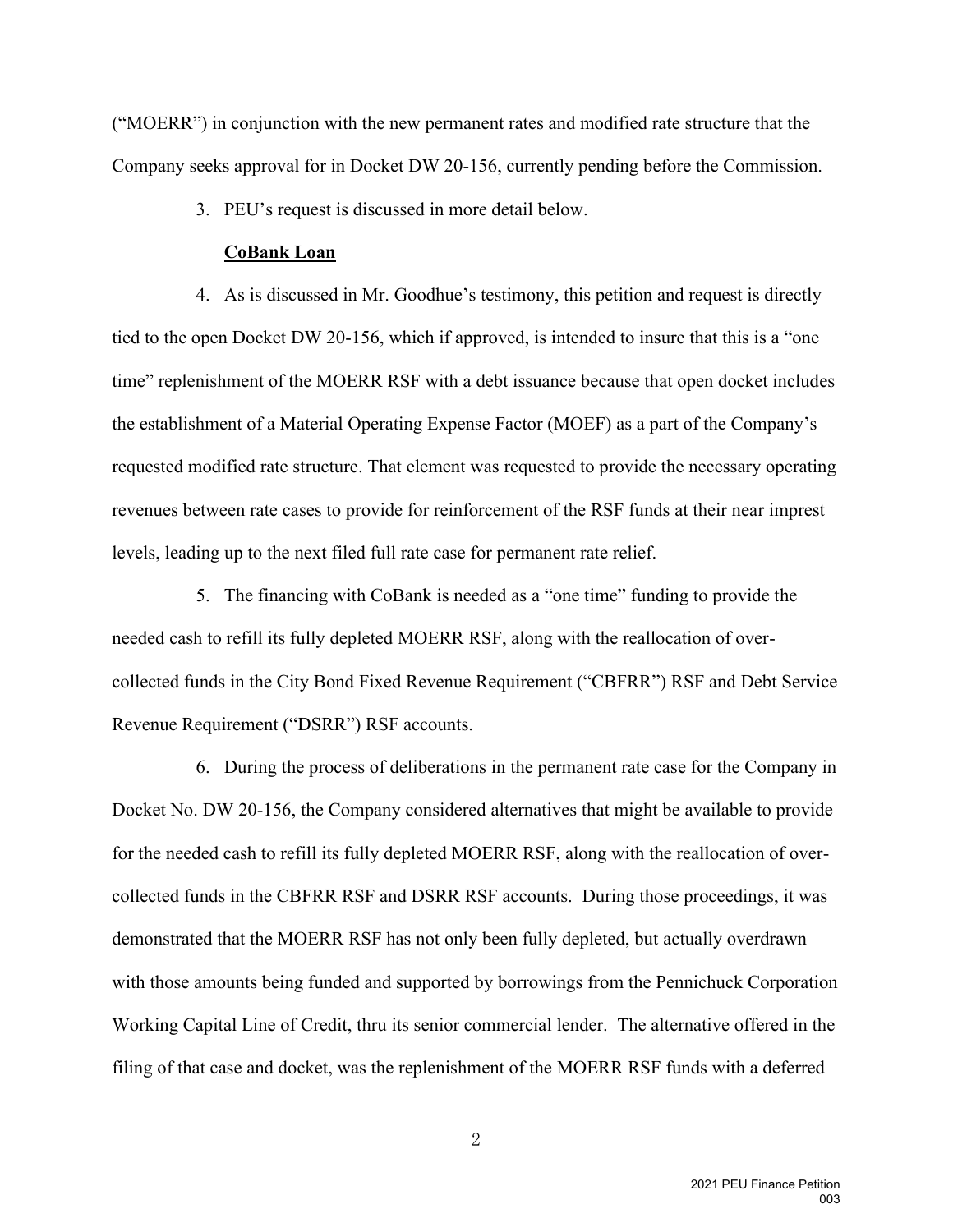asset to be amortized into rates over a period of 10 years, including the implementation of the MOEF at a 6% factor level. Upon discovery and further discussion with the parties, alternatives were sought in lieu of that deferred asset methodology. The Company believes that the preferred alternative to that deferred asset methodology (if an alternative to that treatment is agreed upon between the parties to the case) is the ability to "one time" fund the RSF shortfall with external debt for a 25-year period of repayment.

7. This alternative would provide the ability to fund the shortfall funds needed to allow for the implementation of the MOEF in this case at a 4% level (with the full 6% level being sought in the Company's next permanent rate case proceeding), with a term loan for 25 years. Pursuing this as an alternative to the deferred asset approach would result in savings in the new permanent rates being requested, of approximately 3.37% (an estimated increase of 16.47% vs an estimated increase of 19.84%), primarily due to the impact of a 25-year amortization versus a 10-year amortization. The Company is hopeful that a settlement agreement between the parties, including the potential inclusion of this financing request, will be formulated between the parties for consideration by the Commission in Docket No. DW 20-156. The fact that this financing is integral to that rate proceeding, should this be an integral element in that settlement agreement, it will be an important issue for the Commission's notice of this instant proceeding.

8. While the final terms and interest rates are subject to change prior to the date of closing, the Company expects to obtain an \$2,546,632 term loan with a 25-year amortization, with level monthly principal and interest payments with an interest rate to be determined based on market conditions (currently estimated at 4.50% per annum). The proceeds from this new CoBank loan will be used to refill the Company's MOERR RSF to its full imprest level and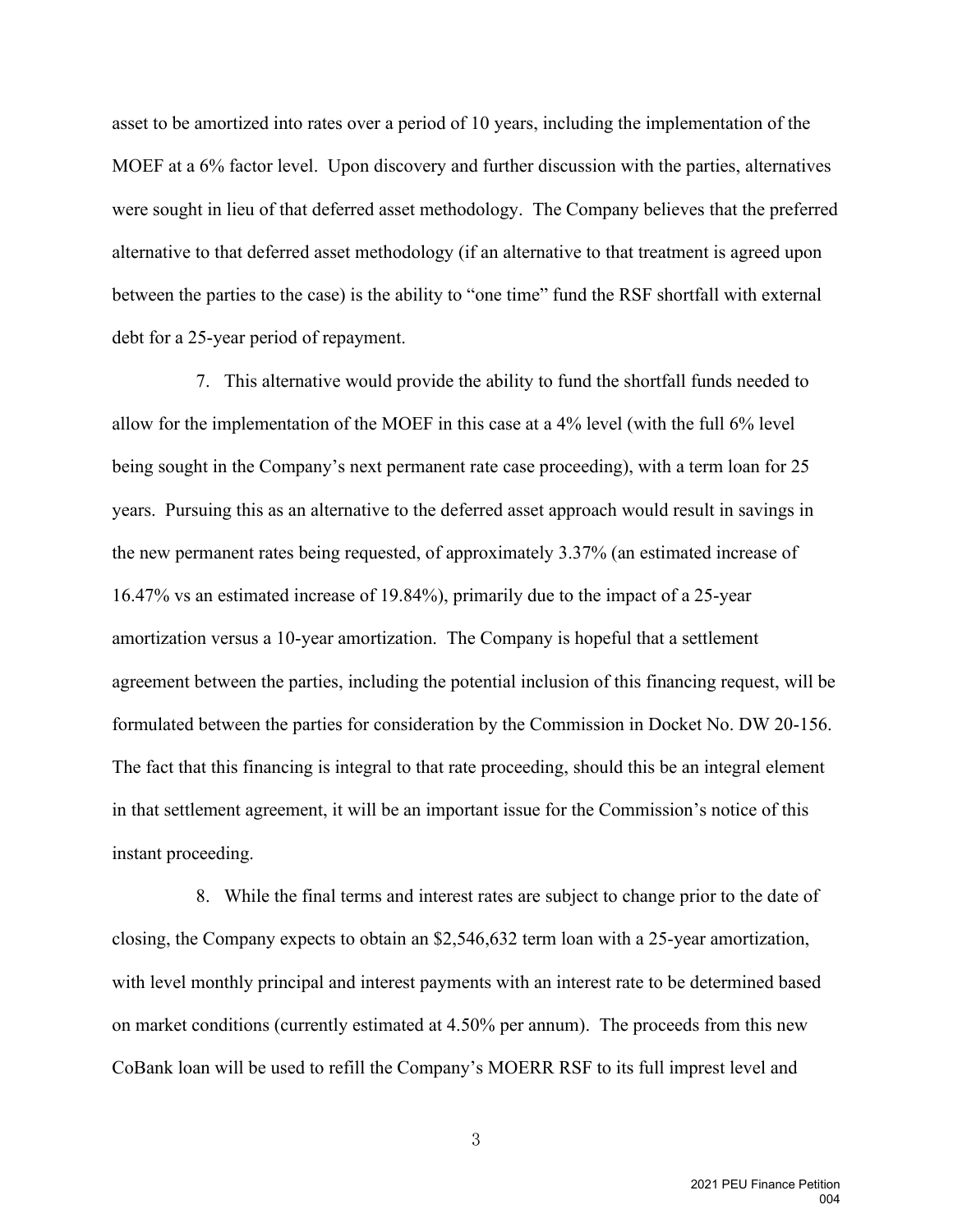repay the excess funds that were borrowed from Penn Corp's Working Capital Line of Credit, as fully described and included in schedules in support of the Company's rate case proceeding, as it pertains to this parallel activity to that proceeding.

9. The new CoBank loan will be secured by (i) a security interest in the Company's equity interest in CoBank (consisting of the Company's \$212,825.39 equity investment in CoBank and the Company's right to receive patronage dividends) and (ii) the unconditional guarantee of the Company's obligations to CoBank by Penn Corp pursuant to the Guarantee of Payment by Penn Corp in favor of CoBank dated as of February 9, 2010, a copy of which was also filed with the Commission in Docket No. DW 09-134. More details on the terms and conditions of the CoBank loan are described in Mr. Goodhue's testimony and a Non-Binding Summary of Terms and Conditions is attached as Exhibit LDG-4.

10. The anticipated issuance costs for the CoBank loan total less than \$10,000 and relates primarily to legal costs which will be incurred to (i) review and revise the necessary loan documentation prepared by CoBank, and (ii) obtain Commission approval of the loans. The issuance costs will and amortized over the life of the CoBank loans. The annual amortization expense of \$500, associated with the issuance costs, has not been reflected in schedules attached in Exhibits LDG-1 through 3 to Mr. Goodhue's testimony due to its immateriality with respect to the overall analysis and impact of this proposed financing.

11. The Company has explored alternative options for potential funding agencies over the past several years; however, the Company's borrowing levels do not meet minimum bonding thresholds for tax exempt debt bond financing through the Business Finance Authority of New Hampshire ("BFA") lending, even when aggregated over a three-year period. The Company does seek access to some funding from the State Revolving Fund (SRF) or the Drinking Water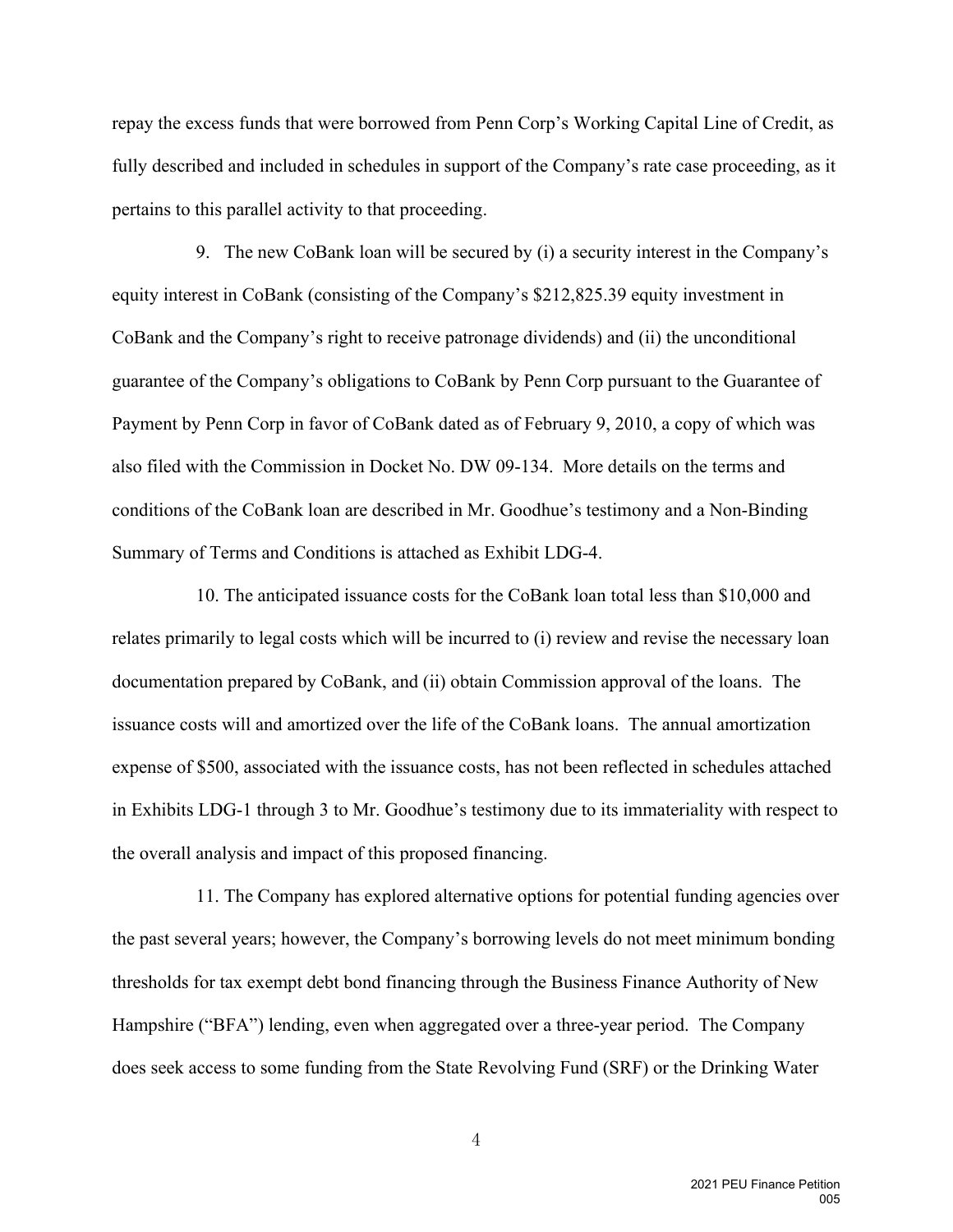and Groundwater Trust Fund (DWGTF), for certain eligible and qualifying capital projects; however, even though a few significant projects in 2020 did qualify for SRF funding, not all of the Company's capital projects for 2020 were eligible for either SRF or DWGTF financing. As a result, the options to finance the remainder of the Company's capital projects was limited to taxable debt from banks or other financial institutions.

12. With respect to alternative banking options, the Company has determined over the past several years that there are a limited number of truly eligible lenders due to considerations including the financial structure of the Company with respect to normal debt-equity ratios, the overall capital borrowing needs, meeting normal financial covenants, or due to acceptable credit ratings. CoBank has become the only viable option currently available to the Company to finance these current needs, especially with the nature of this instant request including a term loan to refill RSF funds. This is not a debt instrument that would typically be welcomed by another lender that doesn't already have a portfolio of credits with an entity such as PEU. CoBank is the best source of lending for PEU for this type of funding and has been evidenced by them preparing and providing a term sheet to the Company for this requested loan, see Exhibit LDG-4.

13. In accordance with Puc 609.03 and Form F-4, Mr. Goodhue's testimony describes the estimated costs of the proposed financing, and includes the following attachments:

> • Schedule LDG-1, page 1, reflects the pro forma adjustments to record overall impact on the RSF funds section of the financial statements as it relates to the refinancing and financing of the debt instruments included in this transaction. Schedule LDG-1, page 2: This schedule reflects the impact on the Long-term Debt section of the balance sheet, and also reflects the net income impact on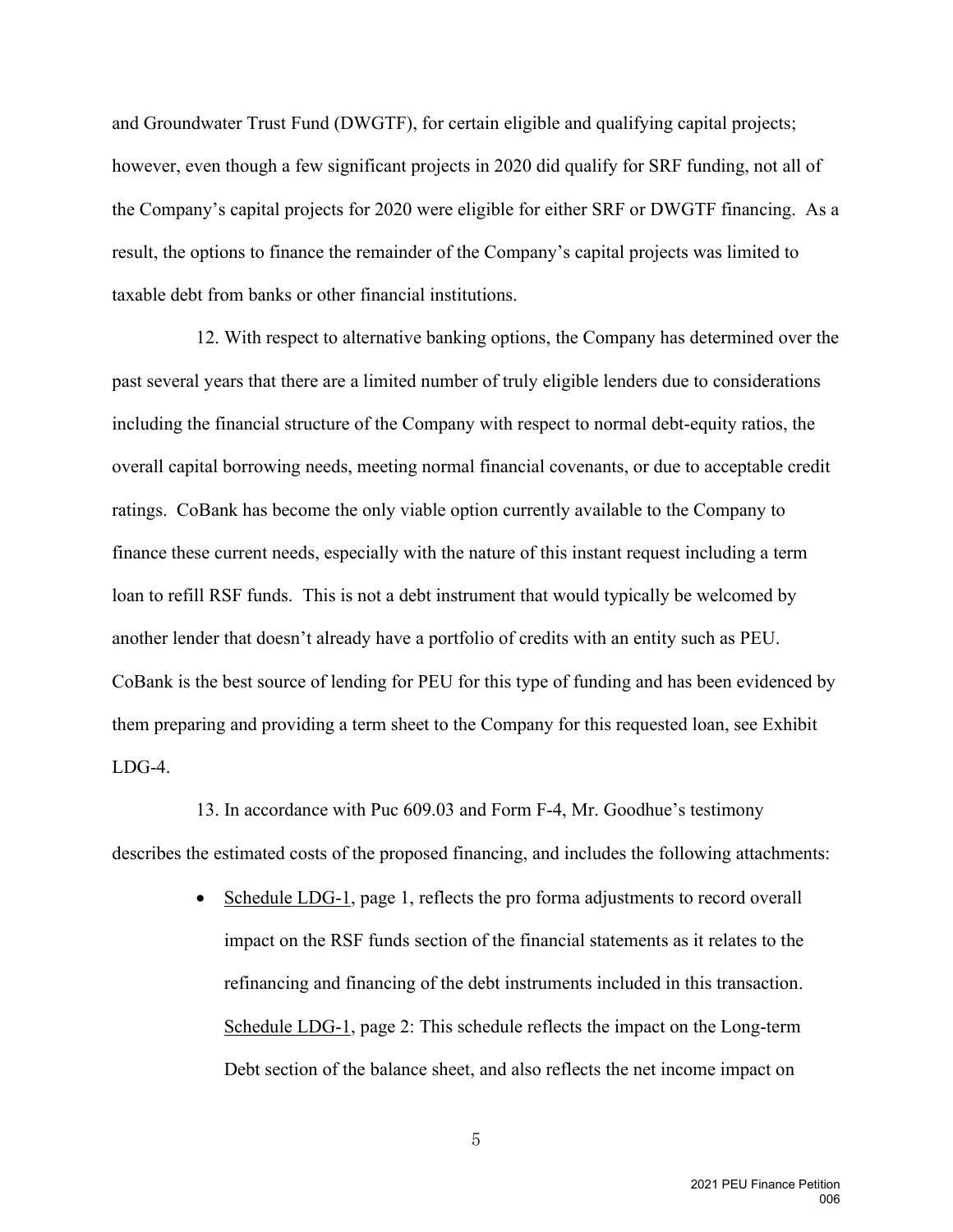retained earnings related to costs associated with the financings, as reflected on Schedule LDG-2. Schedule LDG-1, page 2, also records the repayment of intercompany funds to the extent they were used to support the MOERR RSF leading up to the current permanent rate case, and this financing request, based upon actual bank account balances as of 12/31/2020.

- Schedule LDG-2, Page 1 contains two adjustments. The first adjustment records the estimated increase in interest expense related to additional debt raised at interest rates of 4.5% per annum. The second adjustment records the income tax effect of the additional pro forma interest expense using an effective combined federal and state income tax rate of 27.08%.
- Schedule LDG-3 illustrates the Company's pro forma impact from this financing on the average single-family residential home's water bill, as it pertains to the rates that were approved under Docket No. DW 17-128, as well as the impact as known from the DW 20-156 docket, per the 1604.06 schedules pro-formed and supplemented into that case as of 8/10/2021.

14. The CoBank financing has been approved by the Company's and Penn Corp's Boards of Directors. Copies of the approvals are attached as Exhibits LDG-5 and LDG-6. The CoBank financing approval are being submitted contemporaneously with this filing, for approval by Penn Corp's sole shareholder, the City of Nashua. The Company will supplement its Petition with documentation showing the City's approvals when available.

15. The Company is providing prior written request to TD Bank for consent to incur new indebtedness pursuant to Section 6(c) of the Loan Agreement between Pennichuck and TD Bank, NA concurrently with this filing and the Company will supplement the petition once

> 2021 PEU Finance Petition 007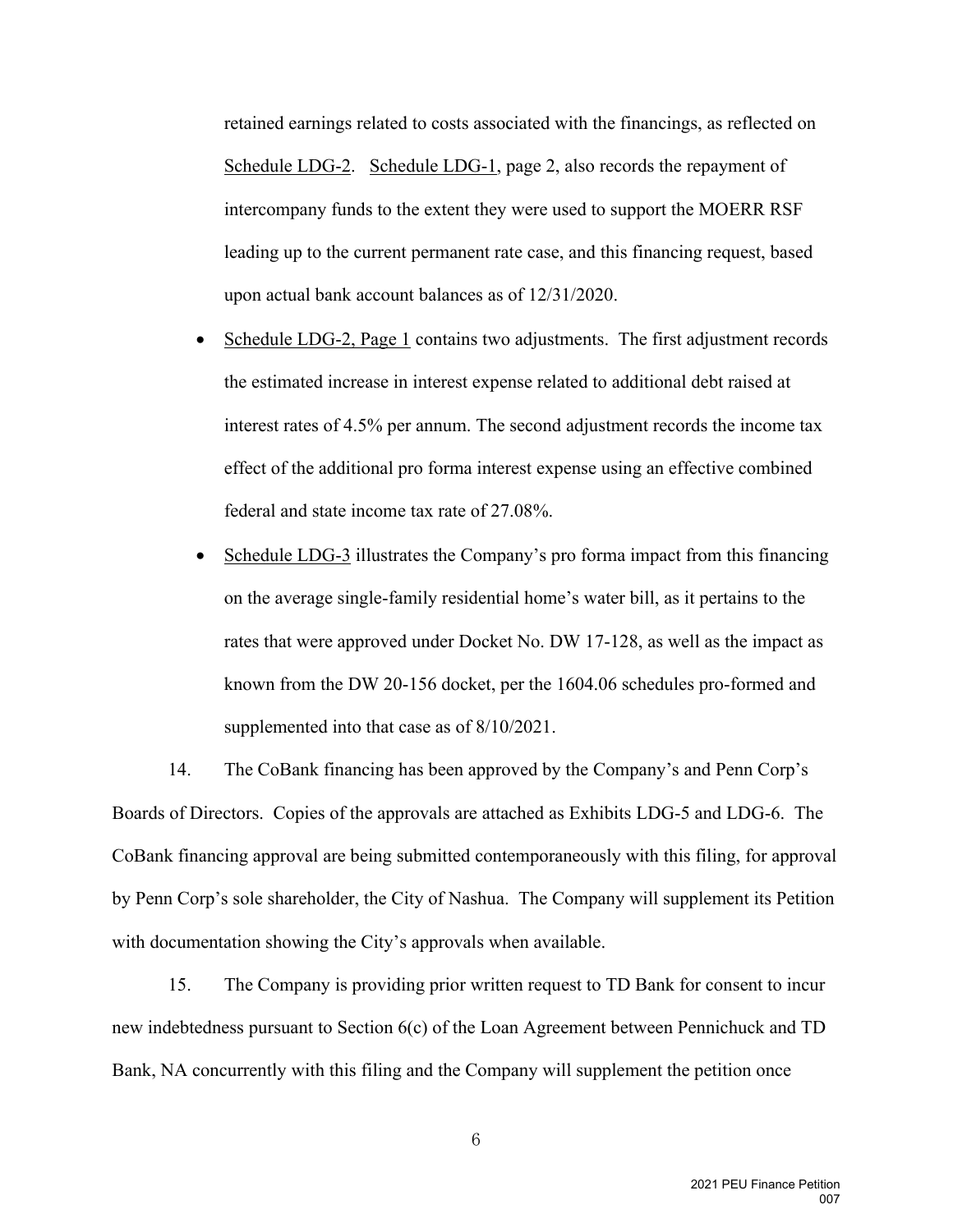available.

16. The Company respectfully requests that the Order be effective by October 31, 2021, if possible, such that the Order can be effective not later than the end of November 2021. This will allow the Company to close upon the term loan as a requirement in establishing the final permanent rates under the Company's permanent rate case in pendency in Docket No. DW 20-156. Timely closing on the CoBank term loan, will allow the Company to include the actual impact of this loan in its final approved rate in that case. Schedules provided in discovery under DW 20-156 pertaining to this financing and the impact it has in the permanent rate proceeding as attached as Exhibits LDG-7 through LDG-9.

17. The Company avers that it is entitled to the financings described above, for the purposes set forth herein, and that the issuance of such notes will be consistent with the public good as contemplated by the New Hampshire Supreme Court's ruling in *Appeal of Easton,* 125 N.H. 205, 211 (1984). Pursuing this funding alternative, as opposed to a deferred asset approach, would result in savings for ratepayers in the new permanent rates being requested, of approximately 3.37%, primarily due to the impact of a 25-year amortization versus a 10-year amortization.

WHEREFORE, by this petition, the attached testimony and exhibits, and pursuant to RSA 369, including RSA 369:1-4, PEU requests that the Commission:

(a) Find that the CoBank loan of \$2,546,632 to fund the "one time" refill and replenishment of the Company's Rate Stabilization Fund (RSF) funds to their imprest levels, specifically the Material Operating Expense Revenue Requirement (MOERR RSF), in conjunction with the new permanent rates and modified rate structure seeking approval for the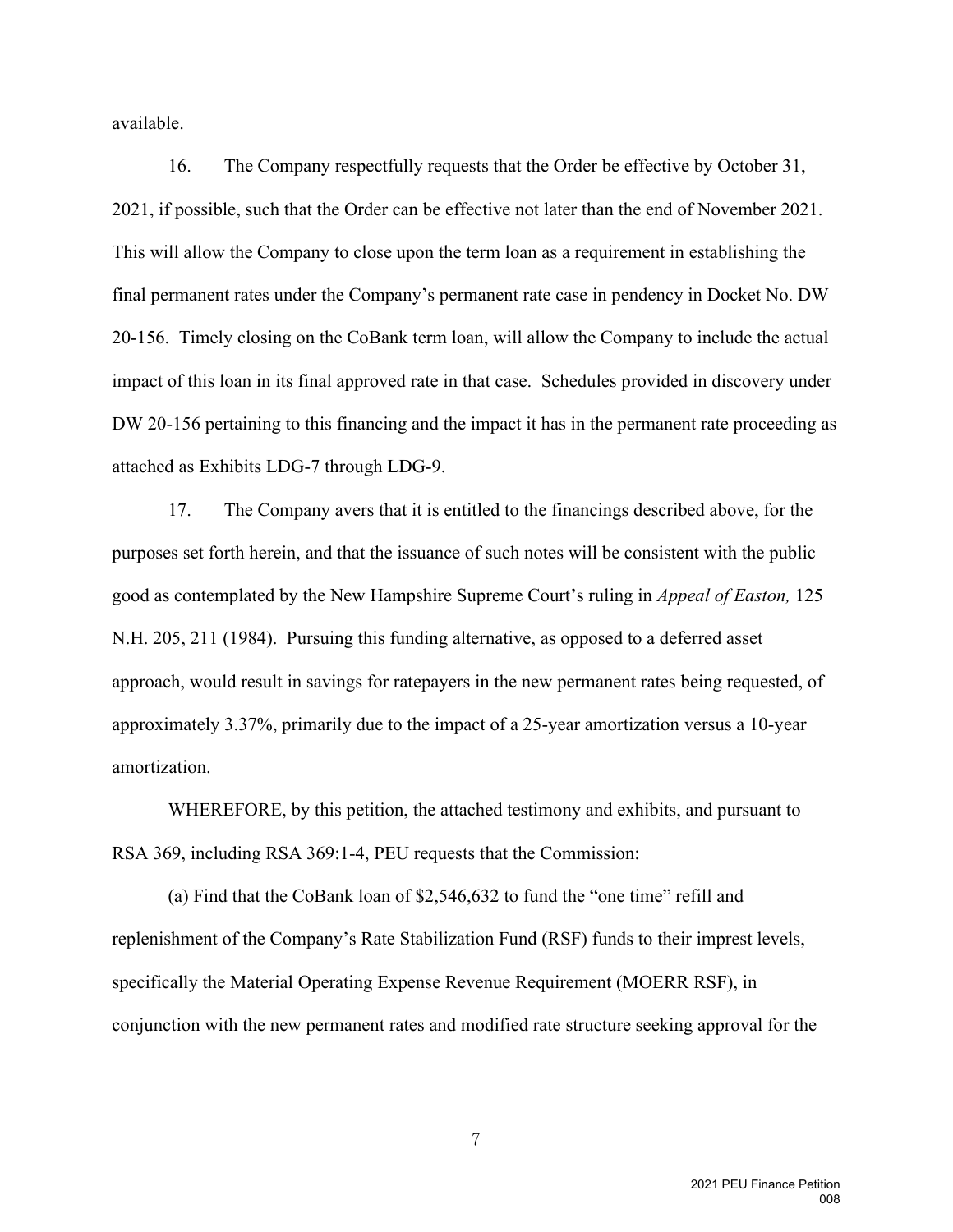Company in Docket No. DW 20-156, such loan is in accordance with the terms and purposes described in this petition and in the pre-filed testimony is consistent with the public good;

(b) Authorize PEU to do all things, take all steps, and execute and deliver all documents necessary or desirable to consummate, implement and carry out the proposed financings;

(c) Approve the financing request by Order *Nisi* by October 31, 2021 to allow the Company to close upon the term loan as a requirement in establishing the final permanent rates under the Company's permanent rate case in Docket 20-156, or, in the alternative, issue an Order of Notice as soon as practicable that establishes a procedural schedule, including if required, a date for hearing in this matter, which would result in an Order that is effective by the end of November 2021; and

(d) Take such further action and make such other findings and orders as in its judgment may be just, reasonable, and in the public good.

> Respectfully submitted, PENNICHUCK EAST UTILITY, INC.

By Its Attorneys

RATH, YOUNG AND PIGNATELLI, P.C.

Dated: September 2, 2021 By:

James J. Steinkrauss One Capital Plaza Concord, NH 03302-1500 603-410-4314 NH Bar #273631 jjs@rathlaw.com